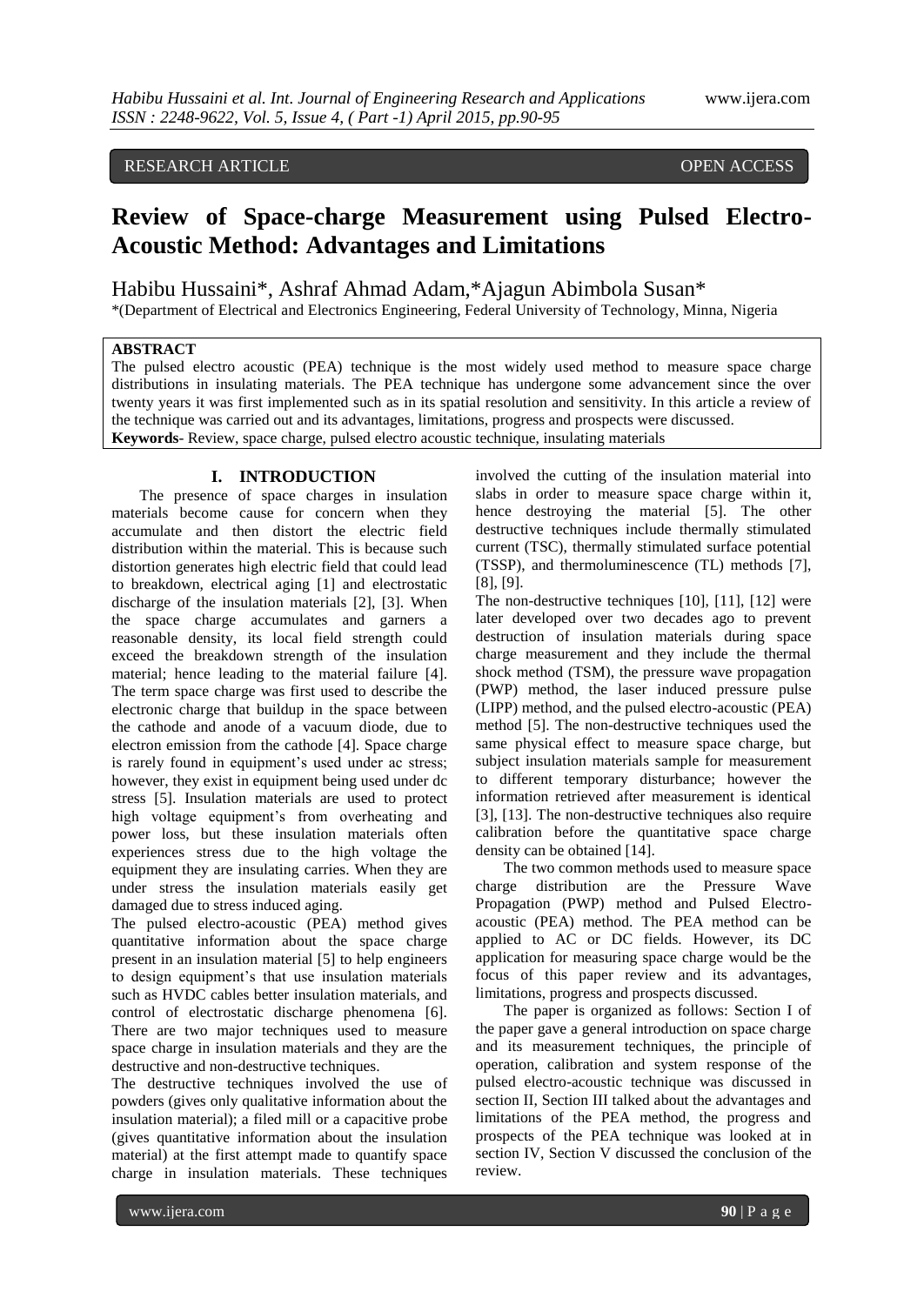## **II. PULSED ELECTRO-ACOUSTIC (PEA) METHOD**

The pulsed electro-acoustic method was first created in 1987 [15], [16, [17] by the research group of prof. T. Takada working in cooperation with prof. C. M. Cooke [5]. This is the most widely used technique in the field of space charge measurement [18] compared to other methods. It is cheap, simple in structure and easy to implement.

#### **2.1 Principle of Operation**

The principle of the PEA technique is based on the Lorentz force law and acoustic wave propagation in one dimension [19].

The pulsed electro-acoustic technique involves the application of high voltage, high frequency pulsed voltage probe across the sample which space charge profile is to be determined in order to stimulate motion of its internal charges thereby generating acoustic waves within the material [20] as shown in Fig. 1. The acoustic waves generated then propagate in the sample and are detected as electric signal by a piezoelectric sensor connected to the ground electrode. The amplitude of the signal is proportional to the charge quantity [16]. The space charge distribution is monitored as a function of time and measured quantitatively. The density and polarity of the space charge is obtained from the physical characteristic of the generated acoustic wave.

However, the detected output signal in the PEA method do not give the space charge profile of a sample under measurement directly, due to the limited frequency band of the ceramic piezoelectric transducer (PZT) used [21]. A deconvolution technique developed in 1988 [22] is used to obtain the space charge profile of the sample.



Fig. 1: Principle of the PEA method. (a) Charged regions give rise to acoustic waves under the effect of a pulsed field (b) Piezoelectric sensor gives a voltage vs(t). (c) Signal treatment gives the spatial distribution of image and internal charges [6], [23].

The applied DC voltage is usually in the range of 5-40 kV, depending on the sample thickness. The pulse voltage and width are in the range of 0.1-2 kV

and 5-200 ns, respectively [5]. The acoustic pressure wave p(t) generated in the sample and the output signal of the system both expressed as a function of time is as shown in equation (1) and (2) respectively [21].

 $p(t) = K[\sigma(0)e_p(t) + u_{sa} \int_0^{\infty} \rho(\tau)e_p(t-\tau)d\tau +$ 0  $σ(d)$ ep(t-dusa)] (1)

Where K is the transmission coefficient of the acoustic wave in the ground electrode sample interface, sampling time is t, d is the sample thickness, and the acoustic velocity in the sample is  $u_{sa}$ .

$$
v_s(t) = K[\sigma_1 + \sigma_2 + u_{sa} \Delta T \rho(x = u_{sa} t] e_p \tag{2}
$$

Where  $\sigma_1$  and  $\sigma_2$  are the surface charges at the electrodes, ∆Tis the width of the pulse, the bulk charge is  $\rho$ , and  $e_p$  is the amplitude of the pulse voltage.

## **2.2 Calibration and System Response**

Calibration is very significant and carried out in order to get an accurate quantitative analysis of space charge in solid dielectrics [24]. A novel calibration method in the presence of space charge in dielectric materials using the PEA techniques was developed in [24]. The calibration enables the plot of the charge profile in units of charge density,  $\mu$  C/cm<sup>3</sup> [21].

The system response of the PEA technique comprises of the transducer and amplifier response coupled with the attenuation and dispersion of the acoustic wave as it moves through the system. The distortion occurs in a situation whereby the transducer and amplifier do not pass the complete frequency content of the original acoustic signal [5]. Also, distortion occurs when the frequency response of the amplifier is not flat, amplifier's high cut-off frequency is too low, or when both amplifier and transducer act as a high-pass filter [5]. This affects the accuracy of the quantitative analysis of the space charge distribution. However, this effect of system response is removed through appropriate calibration method. The method adopted depends on the sample [14].

The charge density calibration method for the PEA technique is as given in equation (3) in frequency domain [25], [26].

$$
\left[\frac{\sigma(0)}{u_{sa}\Delta\tau} + R(f) + \frac{\sigma(a)}{u_{sa}\Delta\tau} \exp[\hat{c}] - j2\pi f \frac{a}{u_{sa}}\right] = \varepsilon_0 \varepsilon_r \frac{V_{dc}}{a} \frac{1}{u_{sa}\Delta\tau} \times \frac{V(f)}{V_0(f)} \tag{3}
$$

Initially a DC voltage is applied to the sample to induce surface charges, however in order to avoid bulk charge formation, the voltage is set around 1-2 kV (low and short) for few seconds. The output signal of the PEA method is a voltage as shown in equation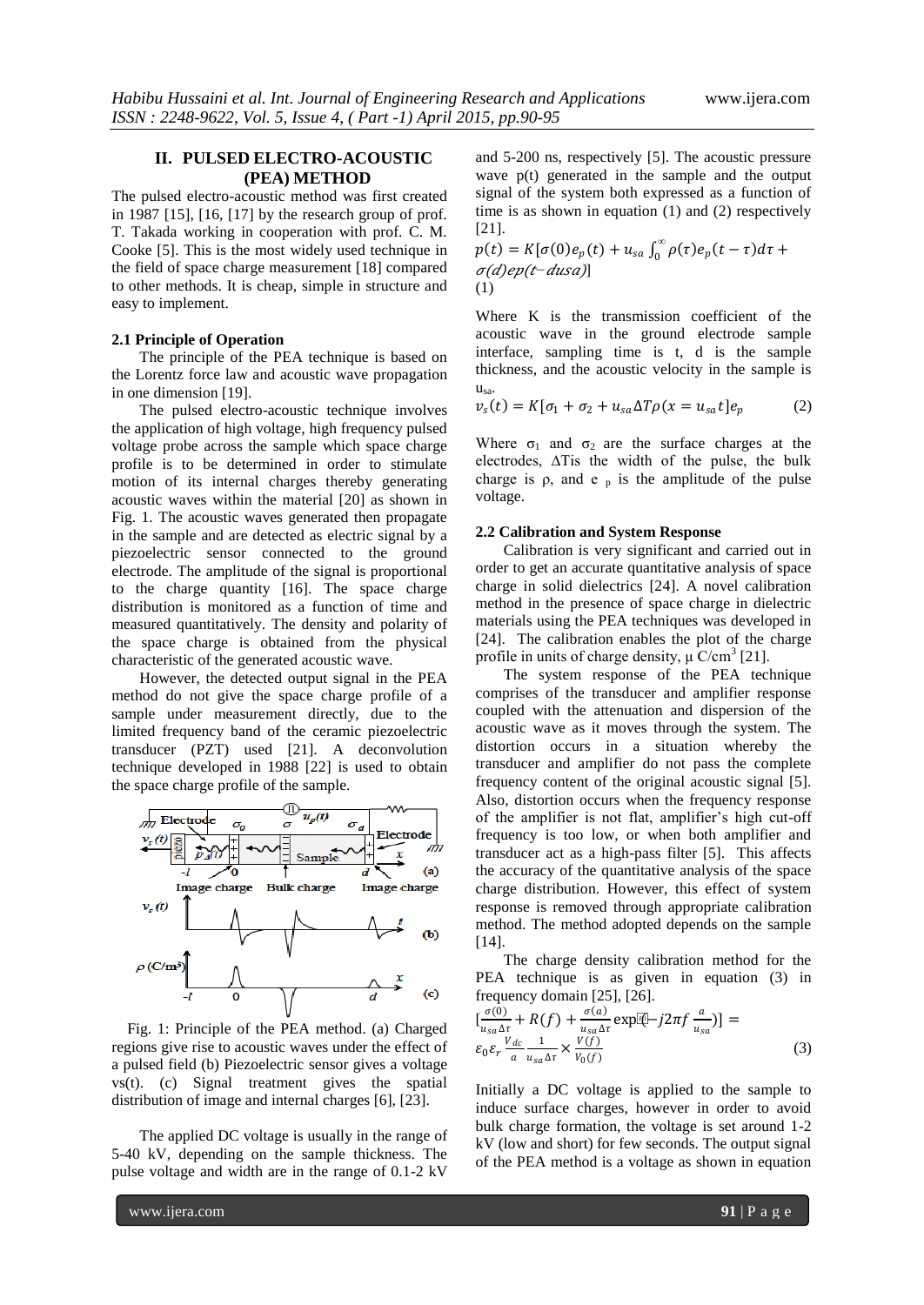(3), the component  $(\varepsilon_0 \varepsilon_r \frac{v_{dc}}{a}) (\frac{1}{u_{sa}\Delta t})$  is obtained from calculation, the deconvolution procedure performed in order to obtain the space charge distribution of a V(f) sample is represented by the component  $V_0(f)$  in which  $V_0(f)$  is the Fourier transform of the output signal proportional to the surface charge density  $σ(0)$ . The Fourier transform of the space charge distribution is V (f). The impulse of the system  $v(f)$ function is  $V_0(f)$ . Component  $\overline{v_0(f)}$  is the space

charge response recovery signal after the effect of the system function is removed [25]. Subsequently, the space charge signal is obtained. Further discussion on PEA's calibration can be found in [14], [24].

#### **III. ADVANTAGES AND LIMITATIONS**

The two most widely used non-destructive techniques for space charge measurement are the PEA and PWP methods [26]. The PWP is further divided into two based on the generation principles of the narrow acoustic wave. These are the Piezoelectric Induced Pressure Wave (PIPW) method [12], and the Laser Induced Pressure Propagation (LIPP) method [27]. Both PIPW and LIPP have the same principle for space charge measurement[28]. In order to look at the advantages and limitations of the PEA technique, this report first compared the two techniques mentioned.

## **3.1 Comparison between the PEA and PWP Methods**

The comparison of the characteristics of both techniques is as presented in TABLE 1.

|--|--|

| COMPARISON OF THE PEA AND PWP |  |  |  |
|-------------------------------|--|--|--|
| METHODS adapted from [26]     |  |  |  |

| Characterist | <b>PEA</b>       | <b>PWP</b>                |                  |  |
|--------------|------------------|---------------------------|------------------|--|
| ics          |                  | <b>PIPWP</b>              | <b>LIPP</b>      |  |
| Excitation   | Electric         | Pressure<br>Pressure      |                  |  |
| method       | pulse            | by<br>wave                | by<br>wave       |  |
|              |                  | piezoelectr               | pulsed           |  |
|              |                  | ic device                 | laser            |  |
|              |                  |                           | irradiation      |  |
| Sample       | 100 μm-          | 100<br>$\mu$ m-           | 50<br>$\mu$ m-   |  |
| thickness    | 20 <sub>mm</sub> | $1.0 \text{ mm}$          | 20 <sub>mm</sub> |  |
| Relative     | 2-5%             | $2 - 5\%$                 | $2 - 5\%$        |  |
| resolution   |                  |                           |                  |  |
| Minimum      | $\sim$ 5 µm      | $\sim$ 5 µm               | $\sim$ 2 µm      |  |
| Space        |                  |                           |                  |  |
| resolution   |                  |                           |                  |  |
| Noise and    | High             | High voltage and electric |                  |  |
| electric     | voltage          | circuits separated<br>by  |                  |  |
| shielding    | and              | coupling<br>capacitor.    |                  |  |
|              | signal           | Cannot be used            | when             |  |

|                                                                       | circuits<br>totally<br>separated<br>Can<br>be<br>used in<br>the event<br>of corona<br>discharg<br>e<br>occurren<br>ce. | corona discharge occurs. |                           |
|-----------------------------------------------------------------------|------------------------------------------------------------------------------------------------------------------------|--------------------------|---------------------------|
| Fast<br>varying<br>space<br>charge<br>distribution<br>measureme<br>nt | Possible                                                                                                               | Possible                 | No<br>report<br>about it. |
| Measureme<br>nt signal                                                | Pressure<br>signal                                                                                                     | Displacem<br>ent current | Displacem<br>ent current  |

#### **3.2 Advantages**

The PEA method has the following advantages over other techniques used in space charge measurement;

- 1) Simple and Robust Equipment: This allows the PEA method to be deployed in various environments and industrial applications [24].
- 2) Safe Method: For the PEA both high voltage and acoustic detecting circuits are electrically separated through the ground electrode, as a result protecting the amplifier and oscilloscope from damage in the event of an electric breakdown [29]. Hence, regarded as the safest technique for space charge measurement in cable samples through high voltage application.
- 3) Simple Principle of Operation: The PEA techniques do not need complex mathematical treatment just like the LIPP and PWP [14]. It has a simple modeling and is easy to implement for both plaque and cable samples [24].
- 4) Less Noisy Output Signal: This is due to the fact that the PEA's detection circuit can be shielded electrically [29].
- 5) It has a lower cost compared to other technique due to its simplicity.

#### **3.3 Limitations**

- 1) Only Two Dimensional Measurements: The conventional PEA technique can only measure space charge in amplitude and spatial location along the thickness of a sample. The planar non uniformities in the surface direction are not accounted for.
- 2) Measurement of Cables with Different Radius: The PEA technique has problem in the measurement of cables with different radius as modification is required of aluminium block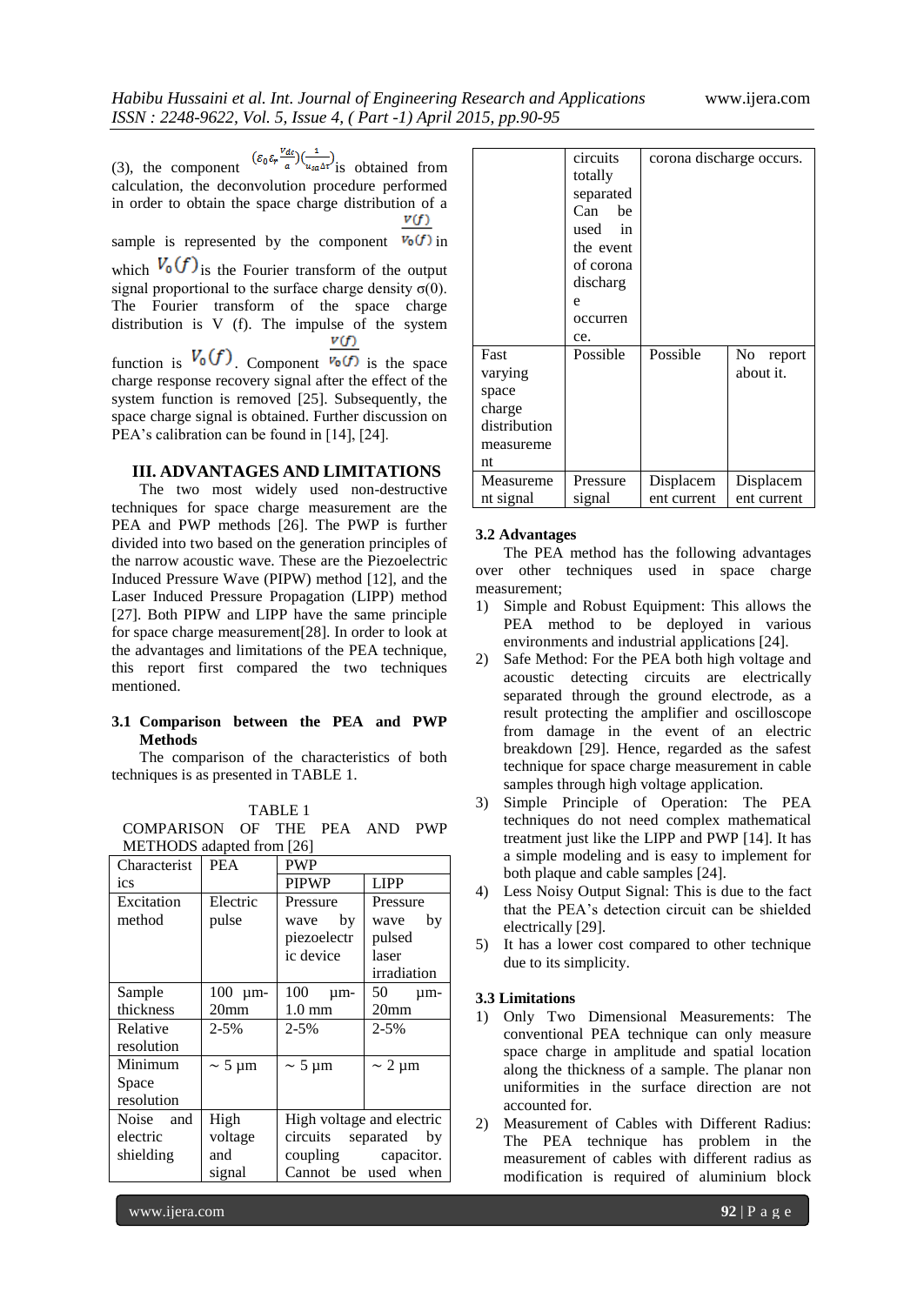electrode, acoustic sensor, and PMMA absorber before it allows the change in cable radius [29]. This is quite a tasking and time consuming thing to do.

3) Spatial Resolution: The highest positional resolution that can be obtained using the conventional PEA technique is approximately 3 µm with deconvolution and 10 µm without deconvolution [20]. This is because the system spatial resolution is determined entirely by the pulse width and sensor thickness [29]. As a result, it cannot be used in applications with thin samples as low as 10  $\mu$ m and approximately 1 µm spatial resolution, such as electron beam charge deposition in spacecraft charging and for high energy and plasma physics apparatus.

## **IV. PROGRESS AND PROSPECTS OF THE PEA METHOD**

The PEA method has undergone some improvements as discussed in the following;

#### **4.1 Three-Dimensional Observation**

New 3D PEA space charge measurement systems were developed [30] using acoustic lens and a new scanning system with small detecting electrode [31] to improve the measurement capability of the conventional PEA technique. The later allows space charge accumulated in small areas such as defects in insulating materials like voids, or trees, when high voltage is applied on the insulation material to be measured. The former allows accurate measurement of 3-D space charge profiles when the profiles do not change rapidly with time. This makes it easy to monitor long time ageing phenomena [32].

#### **4.2 High Resolution**

A refined PEA measurement system was developed [33] for use in thin dielectric materials. The conventional PEA method was only able to measure space charge of thick dielectrics materials of about (1-5mm). The refined system was able to improve the resolution of the PEA technique to 3  $\mu$ m using the Fast Fourier Transform deconvolution to compensate for the piezoelectric sensor. Resolution in the lateral and thickness direction has been improved to approximately 100 µm and 2 µm respectively making it possible to investigate internal charge behaviors in composite materials such as insulation layers of printed circuit boards [32].

#### **4.3 Portable PEA System**

The conventional PEA system data requires computer deconvolution in order to display the space charge distribution of an insulation material. Maeno developed [23] a new PEA system whose output signal can display the space charge distribution directly on a portable oscilloscope without the need

for deconvolution. This makes it possible to measure space charge distribution on site and can be used in various industrial applications. However, the spatial resolution of the space charge measurement of the new system is  $10 \mu m$  as that of the conventional system [13].

Other advancements includes high repetition rate (time resolution) system capable of measuring space charge profile every  $10$  us up to maximum of  $1 \text{ ms}$ [34], and an increase sensitivity of approximately 0.03-0.15 C/mm3[2].

The future of the PEA technique would be in its application in the nano dielectrics research field for space charge measurement, especially their interfaces with the electrodes [13], [35].

### **V. CONCLUSION**

The PEA measurement technique for space charge measurement has greatly improved since the over twenty years it was first introduced, as a result of advancement in technology. Most of the limitations identified with the conventional PEA system have been improved upon coupled with its advantages; hence it would continue to be the most widely used technique for some time to come.

#### **REFERENCES**

- [1] L. Dissado, G. Mazzanti and G. Montanari, "*The role of trapped space charges in the electrical aging of insulating materials*," IEEE Transactions on Dielectrics and Electrical Insulation., vol. 4, no. 5, pp. 496- 506, 1997.
- [2] K. Fukunaga, "*Progress and Prospects in PEA Space Charge Measurement Techniques,*" IEEE Electrical Insulation Magazine, vol. 24, no. 3, pp. 26-37, 2008.
- [3] S. Hol´e, T. Ditchi and J. Lewiner, "*Nondestructive Methods for Space Charge Distribution Measurements: What are the Differences?,*" IEEE Transactions on Dielectrics and Electrical Insulation, vol. 10, no. 4, pp. 670-677, 2003.
- [4] T. Hanley, R. Burford, R. Fleming and K. Barber, "*A general review of polymeric insulation for use in HVDC cables*," IEEE Electrical Insulation Magazine, vol. 19, no. 1, pp. 13-24, 2003.
- [5] P. Morshuis and M. Jeroense, "*Space Charge Measurements on Impregnated Paper: A Review of the PEA Method and a Dicussion of Results,*" IEEE Electrical Insulation Magazine, vol. 13, no. 3, pp. 26- 35, 1997.
- [6] O. Gallot-Lavallée, V. Griseri, G. Teyssedre and C. Laurent, "*The Pulsed Electro-Acoustic Technique in Research on Dielectrics for Electrical Engineering*," RS -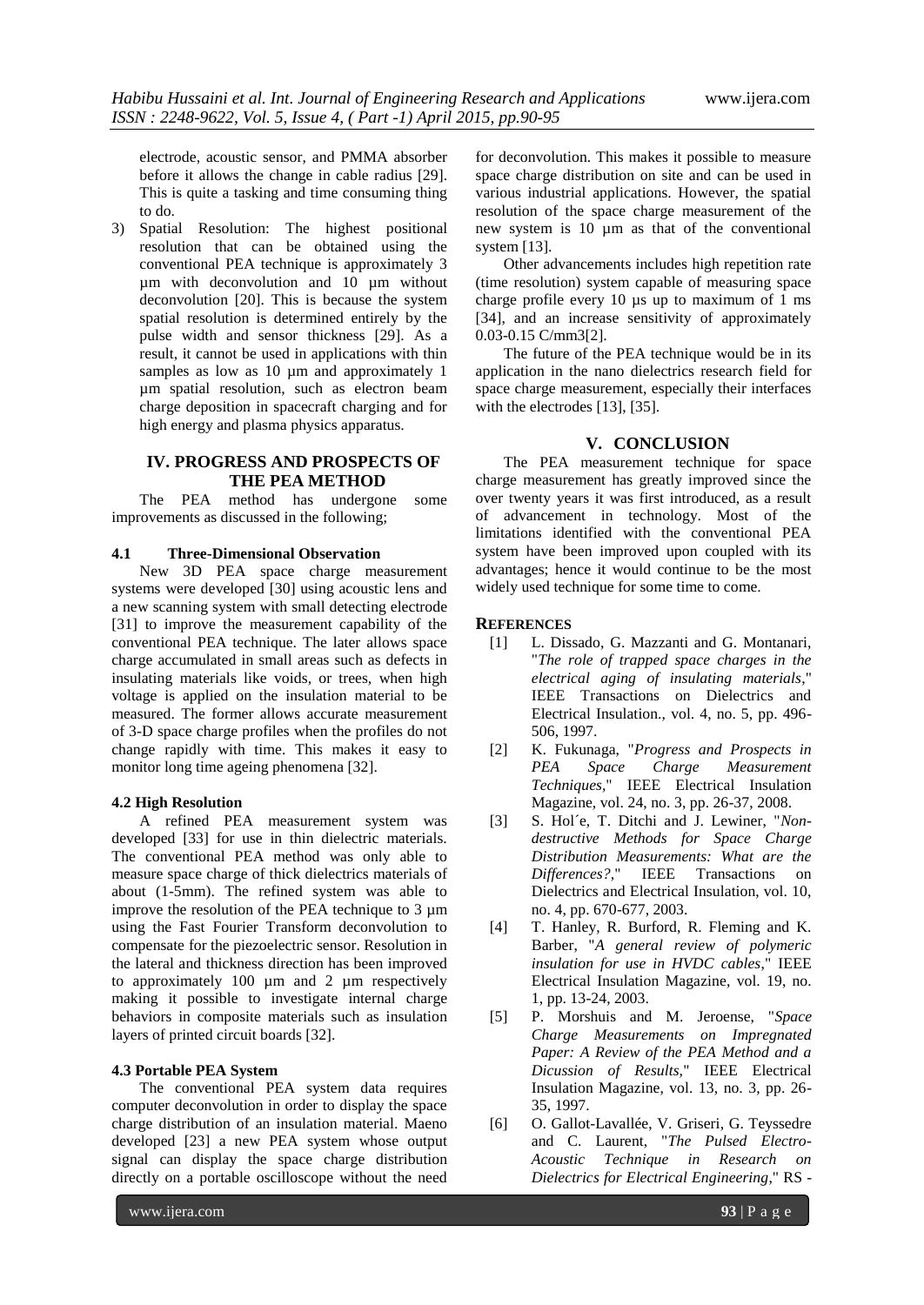RIGE., vol. 8, no. 5, pp. 749-772, 2005.

- [7] J. van Turnhout, "*Thermally Stimulated Discharge of Polymer Electrets*," Polymer Journal , vol. 2, pp. 173-191, 1971.
- [8] N. Amyot, S. Pelissou and A. Toureille, "*Thermally stimulated currents and space charge studies on field-aged extruded cable material*," in Conference Record of the 1996 IEEE International Symposium on Electrical Insulation, 1996., Montreal, 1996.
- [9] M. S. Khalil and A. A. Zaky, "*The Effect of Cable Structure on Space Charge Formation*," IEEE Transactions on Electrical Insulation, vol. 23, no. 6, pp. 1043-1046, 1988 .
- [10] J. Lewiner, S. Hole and T. Ditchi, "*Pressure wave propagation methods: a rich history and a bright future*," IEEE Transactions on Dielectrics and Electrical Insulation, vol. 12, no. 1, pp. 114 - 126, 2005.
- [11] G. Sessler, "*Charge distribution and transport in polymers*," IEEE Transactions on Dielectrics and Electrical Insulation, vol. 4, no. 5, pp. 614-628, 1997.
- [12] W. Elsenmenger and M. Haardt, "*Observation of Charge Compensated Polarization Zones in Polyvinylindenfluoride (PVDF) Films by Piezoelectric Acoustic Step-Wave Response*," Solid StateCommunications, vol. 41, no. 12, pp. 917-920, 1982.
- [13] R. J. Fleming, "*Space Charge Profile Measurement Techniques: Recent Advances and Future Directions*," IEEE Transactions on Dielectrics and Electrical Insulation , vol. 12, no. 5, pp. 967-978, 2005.
- [14] G. Chen, Y. L. Chong and M. Fu, "*Calibration of the pulsed electroacoustic technique in the presence of trapped charge*," Measurement Science and Technology , vol. 17, no. 7, p. 2006, 1974- 1980.
- [15] T. Takada, T. Maeno and H. Kushibe, "*An Electric Stress-Pulse Technique for The Measurement of Charges in A Plastic Plate Irradiated by an Electron Beam,*" IEEE Transactions on Electrical Insulation , Vols. EI-22, no. 4, pp. 497-501, 1987.
- [16] K. Fukunaga, "*Progress in Space Charge Measurement Techniques and their Industrial Applications*," in 2007 International Conference on Solid Dielectrics, Winchester, UK, 2007.
- [17] T. Maeno, T. Futami, H. Kushibe, T. Takada and C. M. Cooke, "*Pulsed Electro-acoustic Method for the Measurement of Volume Charges in E-beam Irradiated PMMA*," Annu. Rep. IEEE CEIDP, p. 389–397, 1985.
- [18] Z. Xu, J. Zhao and G. Chen, "*An Improved Pulsed Electroacoutic System for Space Charge Measurement under AC Conditions*," in 2010 International Conference on Solid Dielectrics, Potsdam, Germany, July 4-9, 2010.
- [19] M. Huang, Y. Zhou, W. Chen, L. Lu, F. Jin and J. Huang, "*Calibration of pulsed electroacoustic method considering electrode–dielectric interface status and porosity,*" Japanese Journal of Applied Physics, vol. 53, no. 106601, pp. 1-8, 2014.
- [20] J. R. Dennison and L. H. Pearson, "*Pulsed Electro-acoustic (PEA) Measurements of Embedded Charge Distributions*," in Proc. SPIE 8876, Nanophotonics and Macrophotonics for Space Environments VII, 887612, September 24, 2013.
- [21] Y. Li, M. Yasuda and T. Takada, "*Pulsed electroacoustic method for measurement of charge accumulation in solid dielectrics*," IEEE Transactions on Dielectrics and Electrical Insulation, vol. 1, no. 2, pp. 188- 195, 1994.
- [22] T. Maeno, T. Futami, H. Kushibe and T. Takada, "*Measurement of Spatial Charge Distribution in Thick Dielectrics Using the Pulsed Electroacoustic Method*," IEEE fiansactions on Electrical Insulation , vol. 23, no. 3, pp. 433-439, June 1988.
- [23] T. Maeno, "*Portable space charge measurement system using the pulsed electrostatic method*," IEEE Transactions on Dielectrics and Electrical Insulation, vol. 10, no. 2, pp. 331-335, 2003.
- [24] G. Chen, Y. Chong and M. Fu, "*A Novel Calibration Method in the Presence of Space Charge in Dielectric Materials Using the Pulsed Electroacoustic Technique*," in 8th International Conference on Properties and applications of Dielectric Materials, Bali, 2006.
- [25] N. Adachi, X. Qin, Y. Tanaka and T. Takada, "*Comparison between The PEA Method and The PWP Method for Measuring Space Charge Distributions in Solid Insulation*," in n International Conference on Dielectrics and Electrical Insulation and the 30th Symposium on Electrical Insulating Material, Toyohashi, 1998.
- [26] T. Takada, Y. Tanaka, N. Adachi and X. Qin, "*Comparison Between the PEA Method and the PWP Method for Space Charge Measurement in Solid Dielectrics*," IEEE Transactions on Dielectrics and Electrical Insulation, vol. 5, no. 6, pp. 944-951, 1998.
- [27] G. M. Sessler, J. E. West, R. Gerhard-

www.ijera.com **94** | P a g e